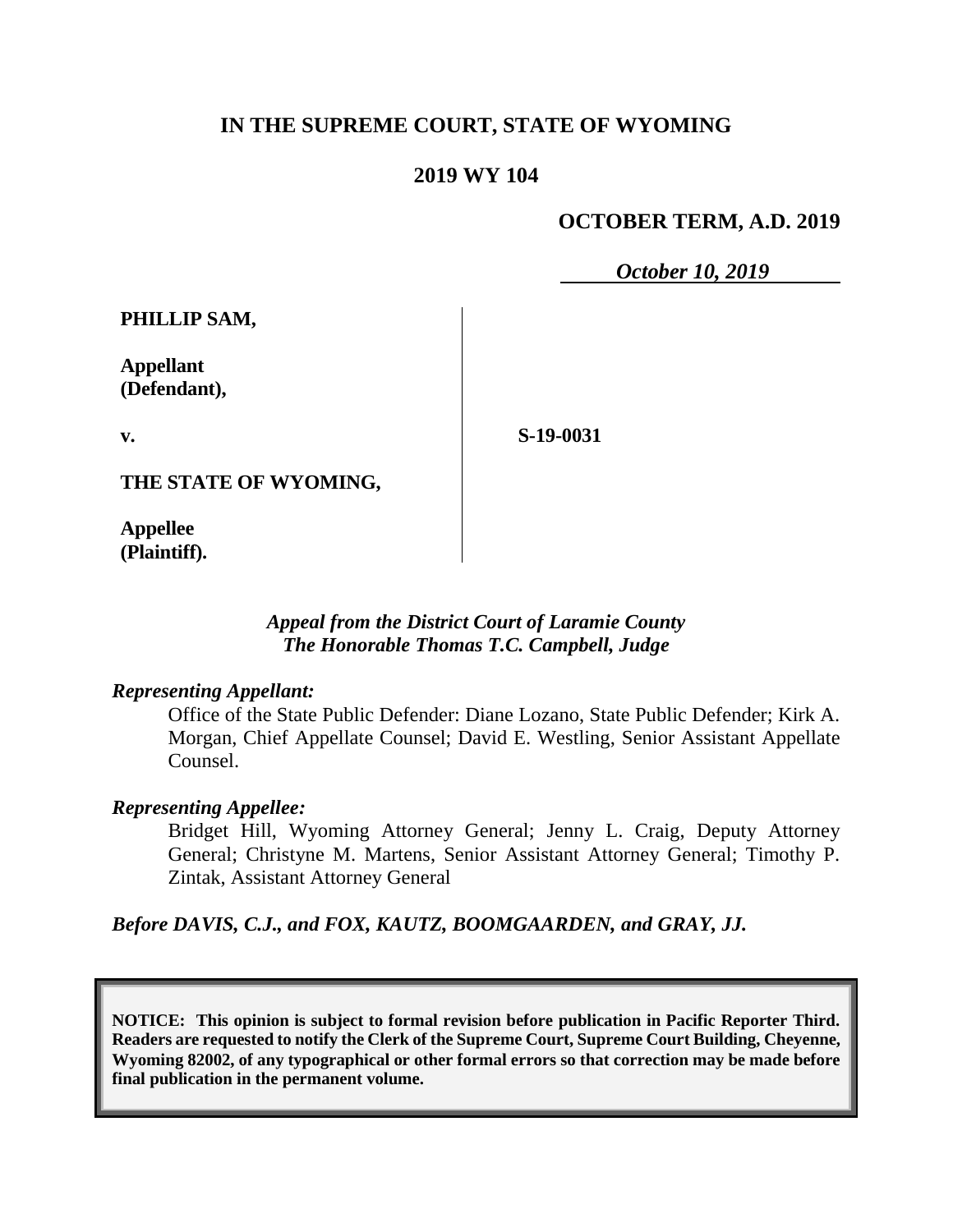# **DAVIS**, **Chief Justice**.

[¶1] Phillip Sam was convicted of one count of first-degree murder and twelve counts of aggravated assault and battery for crimes he committed when he was sixteen years old. The district court found that Mr. Sam was not a juvenile so irredeemable that he deserved a sentence of life imprisonment without the possibility of parole, and instead sentenced him to an aggregate prison term that left him eligible for parole after fifty-two years. This Court upheld Mr. Sam's conviction, but found his sentence was a de facto life without parole sentence in violation of the Eighth Amendment, and remanded for resentencing. On remand, the district court imposed an aggregate sentence that leaves Mr. Sam eligible for parole after serving thirty-five years. We affirm.

### **ISSUES**

[¶2] Mr. Sam presents a single issue that we restate as: Did the district court violate the Eighth Amendment or abuse its discretion in sentencing Mr. Sam to an aggregate sentence that leaves him eligible for parole after serving thirty-five years?<sup>1</sup>

# **FACTS**

[¶3] In 2016, Mr. Sam was convicted of one count of first-degree murder and twelve counts of aggravated assault and battery. *Sam v. State*, 2017 WY 98, ¶ 8, 401 P.3d 834, 842 (Wyo. 2017). We described the underlying facts in our decision affirming the conviction:

> Mr. Sam had ongoing conflict with a rival youth group, which escalated on October 4 and into the early hours of October 5, 2014. The afternoon of the 4th, Mr. Sam stole a .40 caliber S&W semi-automatic pistol from his mother's boyfriend. Later, he had several communications with members of the rival group about setting up a fight. He made sure the group was primed to fight when he went out to the mall where they were watching a movie, located one of their cars, and broke its mirror and slashed its tires. Mr. Sam then went to hang out at his friend Timber Strange's house. He took out the

<sup>&</sup>lt;sup>1</sup> The State argues that Mr. Sam waived his arguments on appeal because he argued in favor of a sentence that would make him eligible for parole after serving thirty-five years. We view the record differently. Mr. Sam did argue that based on this Court's precedent, the district court could not impose an aggregate sentence that required that he serve greater than thirty-five years before parole eligibility, but he did not request such a sentence. He requested either a total term of twenty-five to thirty-five years for all the counts on which he was convicted, or alternatively life with parole after twenty-five years for the murder count and concurrent sentences for the twelve aggravated assault and battery counts. In other words, the sentence he requested was that he be eligible for parole after serving twenty-five years. We therefore find no waiver.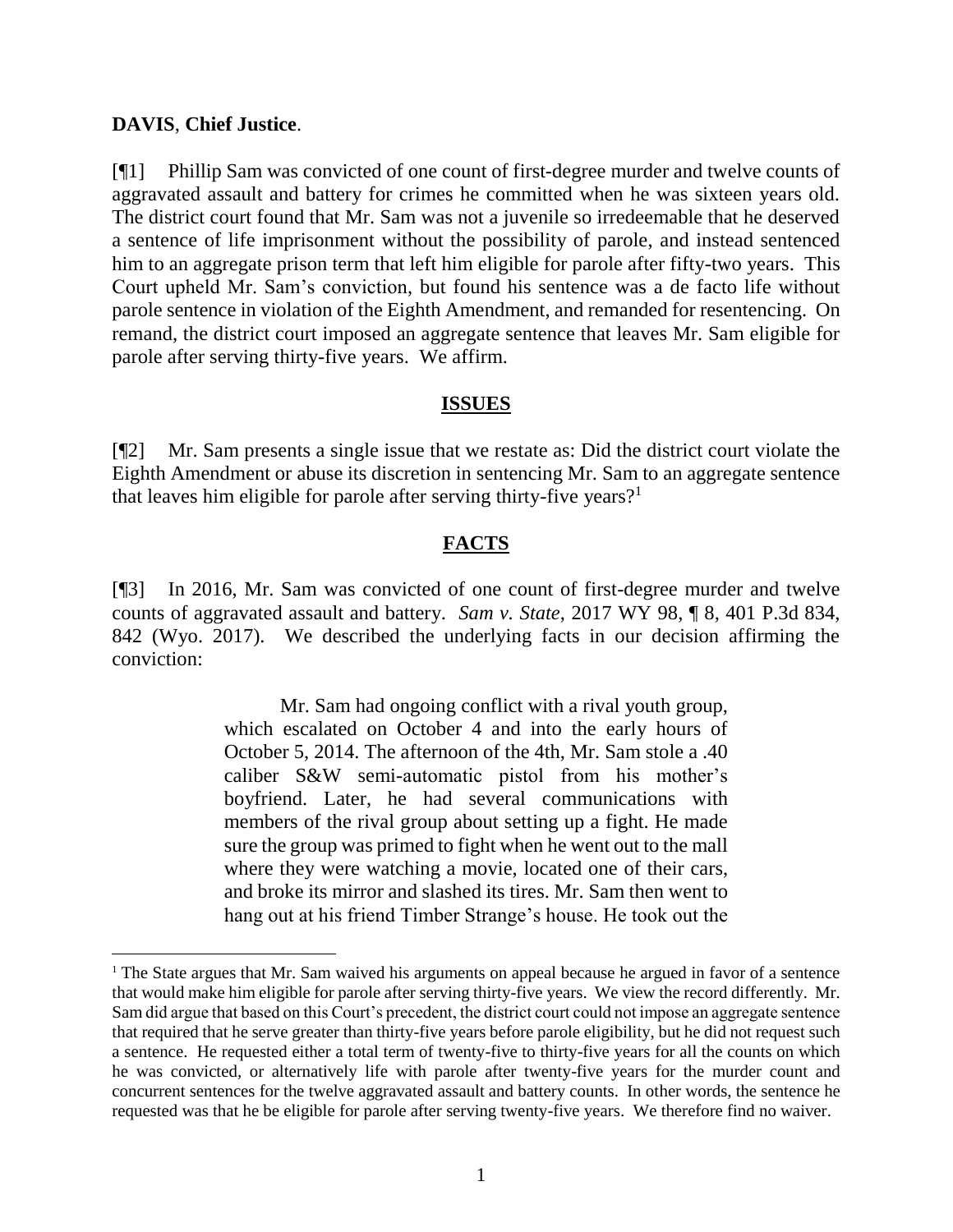gun to show his friends and "said that he was going to kill someone that night."

When the car's owner discovered the damage, one of the rival group, Damian Brennand, immediately called Mr. Sam, believing he was "the only known person who would have done it," and "told him ... he needed his ass beat," and that he was going to bring a gun to the park to shoot Mr. Sam. Later, one member of the group called Mr. Sam back to say they "couldn't get their hands on a gun. They couldn't find one," but they wanted to meet him and fight. Mr. Sam changed the location of the encounter to Martin Luther King Park and went there with five friends. Mr. Sam took the pistol, and he and Timber Strange sat in a pavilion for about 15 minutes. Mr. Strange testified:

> I had asked him if this was actually what he wanted to do, if he actually wanted to do this.

Q. [Prosecutor] And by this, what did you mean?

A. As in hurt people and potentially kill somebody.

Q. And what did he say?

A. He had said, yeah, that he had felt that he needed to do it.

When one of their friends called to tell them the rival group was approaching, Mr. Sam and Mr. Strange, who had bandanas on their faces, moved to stand between some trees. As the group of 12 youths approached, the two stepped out from the trees and Mr. Sam shot repeatedly. One bullet grazed Damian Brennand's arm, and another struck Tyler Burns in the chest. Mr. Burns fell to the ground. Mr. Sam approached Mr. Burns, who said "no" three or four times, and Mr. Sam shot him through his hand and head. Mr. Burns died as a result. The other 10 members of the rival group were not injured. Mr. Sam was 16 years old.

*Sam*, ¶¶ 4-6, 401 P.3d at 841-42.

[¶4] Before Mr. Sam's original sentencing, the district court held an evidentiary hearing to determine whether he was one of the rare juveniles who is irredeemable and should be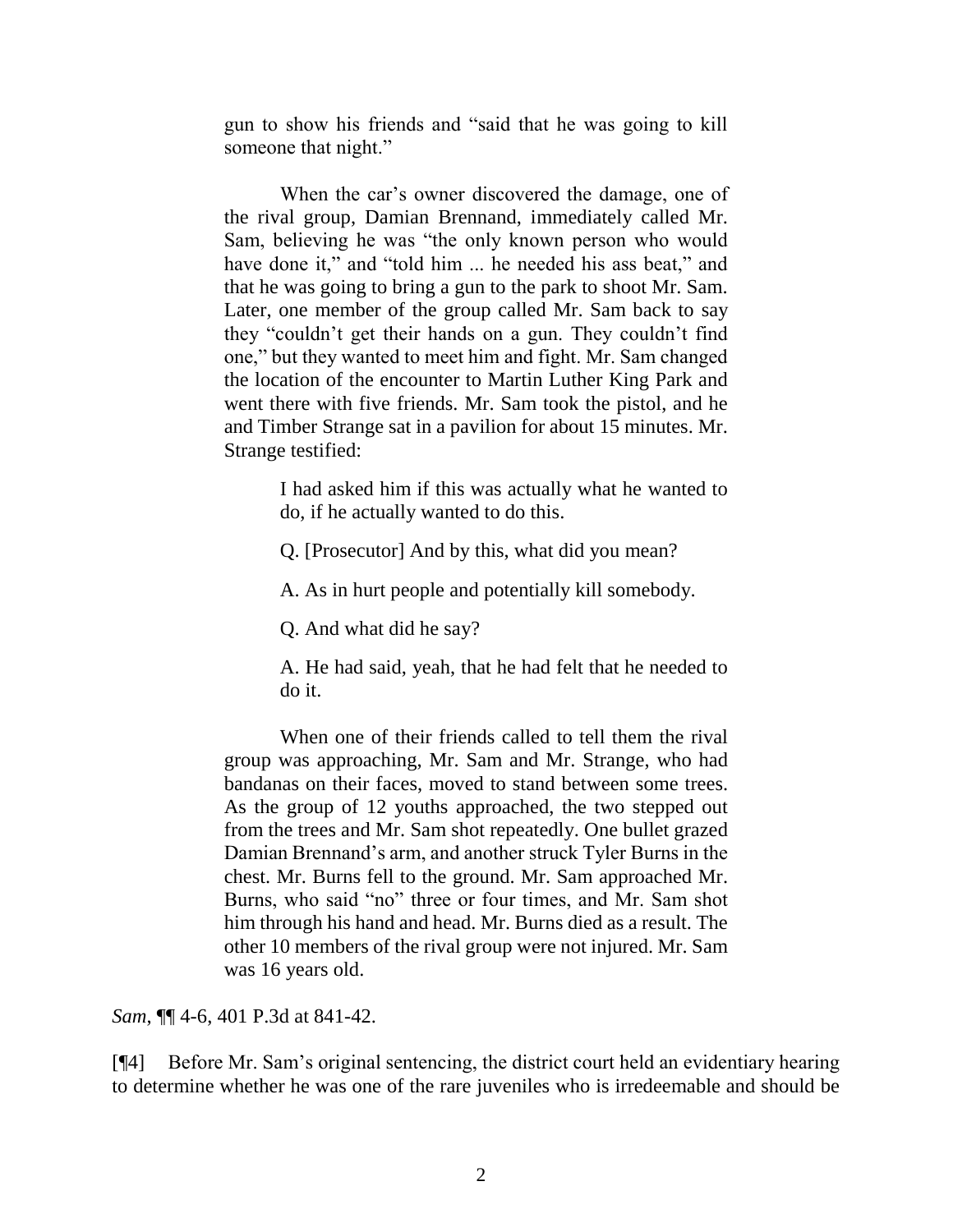sentenced to life without the possibility of parole.<sup>2</sup> Sam,  $\P$  79, 401 P.3d at 859. The court found that he was not and that he should be eligible for parole at some point in his life. *Id*. Based on that determination, the court sentenced him as follows:

> Mr. Sam was sentenced to life for the first-degree murder charge. He could be eligible for parole after 25 years on that sentence because he was under 18 at the time of the crime. [Wyo. Stat. Ann. § 6-10-301\(c\)](http://www.westlaw.com/Link/Document/FullText?findType=L&pubNum=1000377&cite=WYSTS6-10-301&originatingDoc=I61c234d0893c11e79e029b6011d84ab0&refType=SP&originationContext=document&vr=3.0&rs=cblt1.0&transitionType=DocumentItem&contextData=(sc.UserEnteredCitation)#co_pp_4b24000003ba5) (LexisNexis 2017). He was sentenced to 9 to 10 years on each of the aggravated assault charges, which the district court bunched into three concurrent terms to be served consecutively—the sentence is life  $+9-10x$ 3, or, without counting good time, parole eligibility for Mr. Sam in 52 years  $(25 + 27)$ , when he would be 70 years old.

*Sam*, ¶ 9, 401 P.3d at 842.

 $\overline{a}$ 

[¶5] Mr. Sam appealed his conviction and sentence to this Court. We upheld his conviction but reversed his sentence and remanded for resentencing.

> In *[Bear Cloud III](http://www.westlaw.com/Link/Document/FullText?findType=Y&serNum=2034313441&pubNum=0004645&originatingDoc=I61c234d0893c11e79e029b6011d84ab0&refType=RP&originationContext=document&vr=3.0&rs=cblt1.0&transitionType=DocumentItem&contextData=(sc.UserEnteredCitation))*, we analyzed the United States Supreme Court case law leading up to *[Miller](http://www.westlaw.com/Link/Document/FullText?findType=Y&serNum=2027964006&pubNum=0000708&originatingDoc=I61c234d0893c11e79e029b6011d84ab0&refType=RP&originationContext=document&vr=3.0&rs=cblt1.0&transitionType=DocumentItem&contextData=(sc.UserEnteredCitation))* and concluded that the prohibition of life without parole sentences required a "'meaningful opportunity to obtain release based on

<sup>2</sup> Such a hearing is required before sentencing a juvenile to life without the possibility of parole. *[Miller v.](http://www.westlaw.com/Link/Document/FullText?findType=Y&serNum=2027964006&pubNum=0000708&originatingDoc=I61c234d0893c11e79e029b6011d84ab0&refType=RP&originationContext=document&vr=3.0&rs=cblt1.0&transitionType=DocumentItem&contextData=(sc.UserEnteredCitation))  Alabama*[, 567 U.S. 460, 479-80, 132 S.Ct. 2455, 2469, 183 L.Ed.2d 407 \(2012\).](http://www.westlaw.com/Link/Document/FullText?findType=Y&serNum=2027964006&pubNum=0000708&originatingDoc=I61c234d0893c11e79e029b6011d84ab0&refType=RP&originationContext=document&vr=3.0&rs=cblt1.0&transitionType=DocumentItem&contextData=(sc.UserEnteredCitation)) We have explained:

The State correctly points out that there is not a categorical rule against life without parole sentences for juvenile homicide offenders. *[Miller](http://www.westlaw.com/Link/Document/FullText?findType=Y&serNum=2027964006&pubNum=0000708&originatingDoc=I61c234d0893c11e79e029b6011d84ab0&refType=RP&originationContext=document&vr=3.0&rs=cblt1.0&transitionType=DocumentItem&contextData=(sc.UserEnteredCitation))* "did bar life without parole, however, for all but the rarest of juvenile offenders, those whose crimes reflect permanent incorrigibility." *Montgomery v. Louisiana*, ––– [U.S. ––––, 136 S.Ct. 718, 734, 193 L.Ed.2d](http://www.westlaw.com/Link/Document/FullText?findType=Y&serNum=2038150528&pubNum=0000708&originatingDoc=I61c234d0893c11e79e029b6011d84ab0&refType=RP&fi=co_pp_sp_708_734&originationContext=document&vr=3.0&rs=cblt1.0&transitionType=DocumentItem&contextData=(sc.UserEnteredCitation)#co_pp_sp_708_734)  [599 \(2016\).](http://www.westlaw.com/Link/Document/FullText?findType=Y&serNum=2038150528&pubNum=0000708&originatingDoc=I61c234d0893c11e79e029b6011d84ab0&refType=RP&fi=co_pp_sp_708_734&originationContext=document&vr=3.0&rs=cblt1.0&transitionType=DocumentItem&contextData=(sc.UserEnteredCitation)#co_pp_sp_708_734) The *[Miller](http://www.westlaw.com/Link/Document/FullText?findType=Y&serNum=2027964006&pubNum=0000708&originatingDoc=I61c234d0893c11e79e029b6011d84ab0&refType=RP&originationContext=document&vr=3.0&rs=cblt1.0&transitionType=DocumentItem&contextData=(sc.UserEnteredCitation))* Court required sentencing courts to "take into account how children are different, and how those differences counsel against irrevocably sentencing them to a lifetime in prison." *[Miller](http://www.westlaw.com/Link/Document/FullText?findType=Y&serNum=2027964006&pubNum=0000708&originatingDoc=I61c234d0893c11e79e029b6011d84ab0&refType=RP&fi=co_pp_sp_708_2469&originationContext=document&vr=3.0&rs=cblt1.0&transitionType=DocumentItem&contextData=(sc.UserEnteredCitation)#co_pp_sp_708_2469)*, 567 [U.S. at 480, 132 S.Ct. at 2469.](http://www.westlaw.com/Link/Document/FullText?findType=Y&serNum=2027964006&pubNum=0000708&originatingDoc=I61c234d0893c11e79e029b6011d84ab0&refType=RP&fi=co_pp_sp_708_2469&originationContext=document&vr=3.0&rs=cblt1.0&transitionType=DocumentItem&contextData=(sc.UserEnteredCitation)#co_pp_sp_708_2469) That requirement has taken the form of a "*[Miller](http://www.westlaw.com/Link/Document/FullText?findType=Y&serNum=2027964006&pubNum=0000708&originatingDoc=I61c234d0893c11e79e029b6011d84ab0&refType=RP&originationContext=document&vr=3.0&rs=cblt1.0&transitionType=DocumentItem&contextData=(sc.UserEnteredCitation))* hearing," an individualized sentencing hearing during which the sentencing court obtains information to make the threshold determination whether the offender is one of "[t]hose who commit truly horrifying crimes as juveniles [and] may turn out to be irredeemable, and thus deserving of incarceration for the duration of their lives."

*Sam*, ¶ 78, 401 P.3d at 859 (quoting *Graham v. Florida*[, 560 U.S. 48, 75, 130 S.Ct. 2011, 2030, 176 L.Ed.2d](http://www.westlaw.com/Link/Document/FullText?findType=Y&serNum=2022052221&pubNum=0000780&originatingDoc=I61c234d0893c11e79e029b6011d84ab0&refType=RP&fi=co_pp_sp_780_74&originationContext=document&vr=3.0&rs=cblt1.0&transitionType=DocumentItem&contextData=(sc.UserEnteredCitation)#co_pp_sp_780_74)  [825 \(2010\)\)](http://www.westlaw.com/Link/Document/FullText?findType=Y&serNum=2022052221&pubNum=0000780&originatingDoc=I61c234d0893c11e79e029b6011d84ab0&refType=RP&fi=co_pp_sp_780_74&originationContext=document&vr=3.0&rs=cblt1.0&transitionType=DocumentItem&contextData=(sc.UserEnteredCitation)#co_pp_sp_780_74); *see also Bear Cloud v. State*[, 2013 WY 18, ¶ 42, 294 P.3d 36, 47 \(Wyo. 2013\)](http://www.westlaw.com/Link/Document/FullText?findType=Y&serNum=2029819209&pubNum=0004645&originatingDoc=I61c234d0893c11e79e029b6011d84ab0&refType=RP&fi=co_pp_sp_4645_47&originationContext=document&vr=3.0&rs=cblt1.0&transitionType=DocumentItem&contextData=(sc.UserEnteredCitation)#co_pp_sp_4645_47) (*Bear Cloud II*) (setting forth non-exhaustive list of factors a sentencing court should consider in making *[Miller](http://www.westlaw.com/Link/Document/FullText?findType=Y&serNum=2027964006&pubNum=0000708&originatingDoc=I61c234d0893c11e79e029b6011d84ab0&refType=RP&originationContext=document&vr=3.0&rs=cblt1.0&transitionType=DocumentItem&contextData=(sc.UserEnteredCitation))* determination).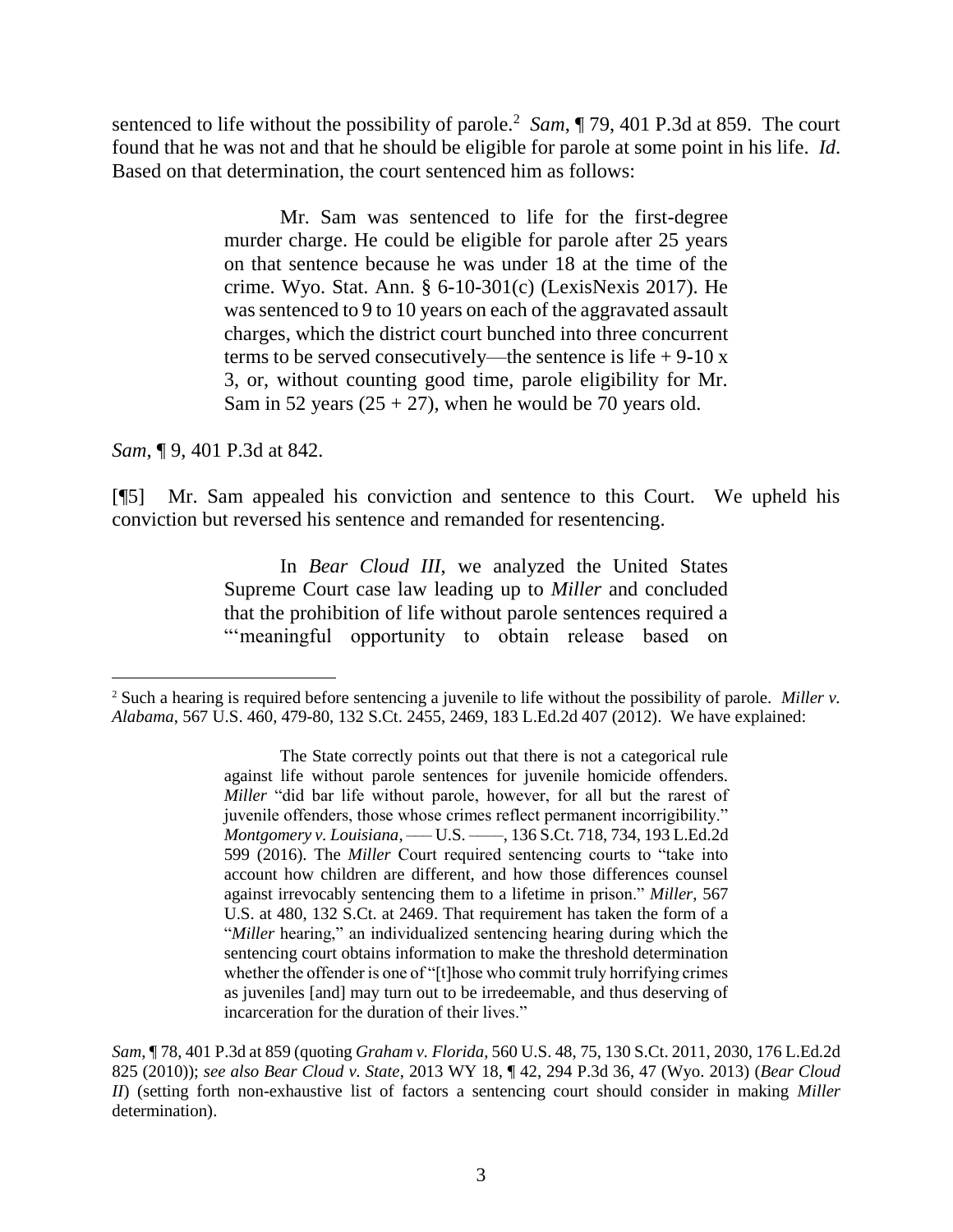demonstrated maturity and rehabilitation.'" [2014 WY 113, ¶](http://www.westlaw.com/Link/Document/FullText?findType=Y&serNum=2034313441&pubNum=0004645&originatingDoc=I61c234d0893c11e79e029b6011d84ab0&refType=RP&fi=co_pp_sp_4645_139&originationContext=document&vr=3.0&rs=cblt1.0&transitionType=DocumentItem&contextData=(sc.UserEnteredCitation)#co_pp_sp_4645_139)  [21, 334 P.3d at 139](http://www.westlaw.com/Link/Document/FullText?findType=Y&serNum=2034313441&pubNum=0004645&originatingDoc=I61c234d0893c11e79e029b6011d84ab0&refType=RP&fi=co_pp_sp_4645_139&originationContext=document&vr=3.0&rs=cblt1.0&transitionType=DocumentItem&contextData=(sc.UserEnteredCitation)#co_pp_sp_4645_139) (quoting *Graham*[, 560 U.S. at 75, 130 S.Ct.](http://www.westlaw.com/Link/Document/FullText?findType=Y&serNum=2022052221&pubNum=0000708&originatingDoc=I61c234d0893c11e79e029b6011d84ab0&refType=RP&fi=co_pp_sp_708_2030&originationContext=document&vr=3.0&rs=cblt1.0&transitionType=DocumentItem&contextData=(sc.UserEnteredCitation)#co_pp_sp_708_2030)  [at 2030\)](http://www.westlaw.com/Link/Document/FullText?findType=Y&serNum=2022052221&pubNum=0000708&originatingDoc=I61c234d0893c11e79e029b6011d84ab0&refType=RP&fi=co_pp_sp_708_2030&originationContext=document&vr=3.0&rs=cblt1.0&transitionType=DocumentItem&contextData=(sc.UserEnteredCitation)#co_pp_sp_708_2030). And we held that "'[t]he prospect of geriatric release . . . does not provide a meaningful opportunity to demonstrate the maturity and rehabilitation required to obtain release and reenter society as required by *[Graham](http://www.westlaw.com/Link/Document/FullText?findType=Y&serNum=2022052221&pubNum=0000708&originatingDoc=I61c234d0893c11e79e029b6011d84ab0&refType=RP&originationContext=document&vr=3.0&rs=cblt1.0&transitionType=DocumentItem&contextData=(sc.UserEnteredCitation))*. . . .'" *[Bear Cloud III](http://www.westlaw.com/Link/Document/FullText?findType=Y&serNum=2034313441&pubNum=0004645&originatingDoc=I61c234d0893c11e79e029b6011d84ab0&refType=RP&fi=co_pp_sp_4645_142&originationContext=document&vr=3.0&rs=cblt1.0&transitionType=DocumentItem&contextData=(sc.UserEnteredCitation)#co_pp_sp_4645_142)*, [2014 WY 113, ¶ 34, 334 P.3d at 142](http://www.westlaw.com/Link/Document/FullText?findType=Y&serNum=2034313441&pubNum=0004645&originatingDoc=I61c234d0893c11e79e029b6011d84ab0&refType=RP&fi=co_pp_sp_4645_142&originationContext=document&vr=3.0&rs=cblt1.0&transitionType=DocumentItem&contextData=(sc.UserEnteredCitation)#co_pp_sp_4645_142) (quoting *[State v. Null](http://www.westlaw.com/Link/Document/FullText?findType=Y&serNum=2031292632&pubNum=0000595&originatingDoc=I61c234d0893c11e79e029b6011d84ab0&refType=RP&fi=co_pp_sp_595_71&originationContext=document&vr=3.0&rs=cblt1.0&transitionType=DocumentItem&contextData=(sc.UserEnteredCitation)#co_pp_sp_595_71)*, 836 [N.W.2d 41, 71 \(Iowa 2013\)](http://www.westlaw.com/Link/Document/FullText?findType=Y&serNum=2031292632&pubNum=0000595&originatingDoc=I61c234d0893c11e79e029b6011d84ab0&refType=RP&fi=co_pp_sp_595_71&originationContext=document&vr=3.0&rs=cblt1.0&transitionType=DocumentItem&contextData=(sc.UserEnteredCitation)#co_pp_sp_595_71) (internal quotation marks omitted)). Since then, the United States Supreme Court has confirmed that the release for juveniles contemplated by the *Roper*, *[Graham](http://www.westlaw.com/Link/Document/FullText?findType=Y&serNum=2022052221&pubNum=0000708&originatingDoc=I61c234d0893c11e79e029b6011d84ab0&refType=RP&originationContext=document&vr=3.0&rs=cblt1.0&transitionType=DocumentItem&contextData=(sc.UserEnteredCitation))*, and *[Miller](http://www.westlaw.com/Link/Document/FullText?findType=Y&serNum=2027964006&pubNum=0000708&originatingDoc=I61c234d0893c11e79e029b6011d84ab0&refType=RP&originationContext=document&vr=3.0&rs=cblt1.0&transitionType=DocumentItem&contextData=(sc.UserEnteredCitation))* courts should allow them "hope for some years of life outside prison walls. . . ." *[Montgomery](http://www.westlaw.com/Link/Document/FullText?findType=Y&serNum=2038150528&pubNum=0000708&originatingDoc=I61c234d0893c11e79e029b6011d84ab0&refType=RP&fi=co_pp_sp_708_736&originationContext=document&vr=3.0&rs=cblt1.0&transitionType=DocumentItem&contextData=(sc.UserEnteredCitation)#co_pp_sp_708_736)*, 136 [S.Ct. at 736-37.](http://www.westlaw.com/Link/Document/FullText?findType=Y&serNum=2038150528&pubNum=0000708&originatingDoc=I61c234d0893c11e79e029b6011d84ab0&refType=RP&fi=co_pp_sp_708_736&originationContext=document&vr=3.0&rs=cblt1.0&transitionType=DocumentItem&contextData=(sc.UserEnteredCitation)#co_pp_sp_708_736) We held in Mr. Bear Cloud's case that his sentence of a minimum of 45 years, with possible release when he is 61, was the functional equivalent of life without parole. *Bear Cloud III*[, 2014 WY 113, ¶¶ 11, 33, 334 P.3d at 136, 142.](http://www.westlaw.com/Link/Document/FullText?findType=Y&serNum=2034313441&pubNum=0004645&originatingDoc=I61c234d0893c11e79e029b6011d84ab0&refType=RP&fi=co_pp_sp_4645_136&originationContext=document&vr=3.0&rs=cblt1.0&transitionType=DocumentItem&contextData=(sc.UserEnteredCitation)#co_pp_sp_4645_136) In this case, the sentencing court has made the determination that Mr. Sam is not one of the juvenile offenders whose crime reflects irreparable corruption. An aggregated minimum sentence exceeding the 45/61 standard is the functional equivalent of life without parole and violates *[Bear Cloud III](http://www.westlaw.com/Link/Document/FullText?findType=Y&serNum=2034313441&pubNum=0004645&originatingDoc=I61c234d0893c11e79e029b6011d84ab0&refType=RP&originationContext=document&vr=3.0&rs=cblt1.0&transitionType=DocumentItem&contextData=(sc.UserEnteredCitation))* and *[Miller](http://www.westlaw.com/Link/Document/FullText?findType=Y&serNum=2027964006&pubNum=0000708&originatingDoc=I61c234d0893c11e79e029b6011d84ab0&refType=RP&originationContext=document&vr=3.0&rs=cblt1.0&transitionType=DocumentItem&contextData=(sc.UserEnteredCitation))* and its progeny. The sentence imposed on Mr. Sam of a minimum 52 years with possible release at age 70 clearly exceeds that. We therefore reverse and remand with instructions to the sentencing court to sentence Mr. Sam within the confines set forth in *[Bear Cloud III](http://www.westlaw.com/Link/Document/FullText?findType=Y&serNum=2034313441&pubNum=0004645&originatingDoc=I61c234d0893c11e79e029b6011d84ab0&refType=RP&originationContext=document&vr=3.0&rs=cblt1.0&transitionType=DocumentItem&contextData=(sc.UserEnteredCitation))*.

*Sam*, ¶ 80, 401 P.3d at 860.

[¶6] On remand, the district court ruled that it would not revisit its prior determination that Mr. Sam was not one of the rare juveniles for whom a sentence of life without the possibility of parole was appropriate. The court also limited the evidence on resentencing to that which was available at the time of initial sentencing. At the resentencing hearing, the court heard from two of the aggravated assault victims and from members of the murder victim's family. Mr. Sam presented the testimony of a child psychologist who had worked with him before he committed the crimes in this case, and his mother also addressed the court. Before announcing Mr. Sam's sentence, the court noted its need to tailor the sentencing ranges to comply with Eighth Amendment precedent, and it also stated:

> There has been so much said and so little today, I guess, relatively speaking compared to when we were here before. I want to re-emphasize the Court has heard and considered the entire file, the sentencing hearing, and even reviewed the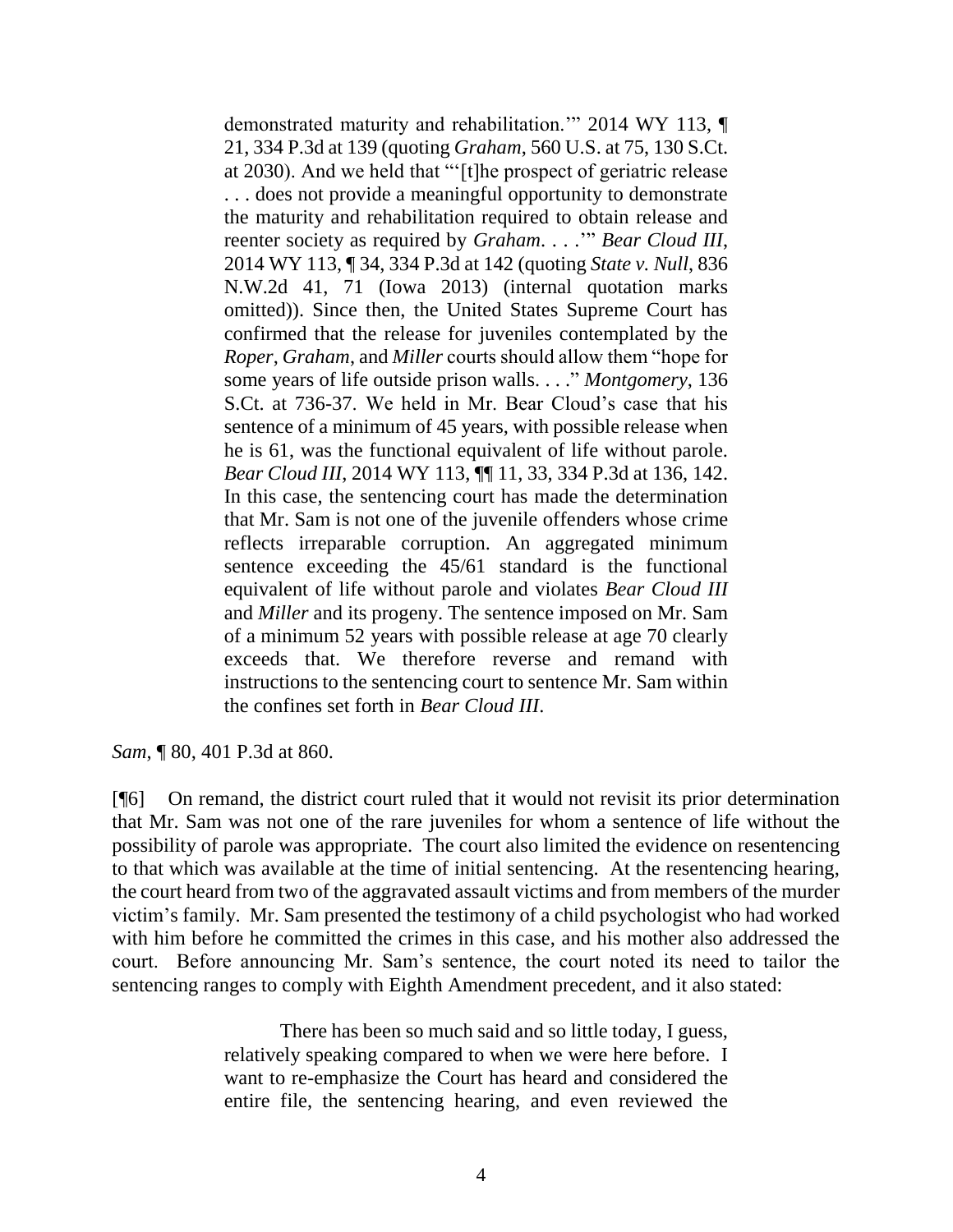transfer hearing so that had anybody taken me up on my offer to make an argument or to point any particular thing out they could do so. No one did, but I considered it all anyway and the record should reflect that.

 $[$ [ $\degree$ ] The court then sentenced Mr. Sam to the statutorily required life with the possibility of parole in twenty-five years for the first-degree murder count. *See* Wyo. Stat. Ann. § 6- 10-301(c). The court also sentenced him to five to ten years for each of the twelve counts of aggravated assault and battery and grouped those into two groups, with each count within a group to be served concurrently. The court ordered the life sentence to be served first and each grouping of the aggravated assault and battery sentences to be served consecutive to the life sentence and to each other. This means Mr. Sam will be eligible for parole after serving thirty-five years of his sentence, when he will be fifty-one years old.<sup>3</sup>

[¶8] Mr. Sam filed a timely notice of appeal to this Court.

l

# **STANDARD OF REVIEW**

[¶9] The question of whether Mr. Sam's sentence violates the Eighth Amendment is a question of law that we review de novo. *Sam*, ¶ 76, 401 P.3d at 859 (citing *Bear Cloud v. State*, 2014 WY 113, ¶ 13, 334 P.3d 132, 137 (Wyo. 2014) (*Bear Cloud III*)); *see also Davis v. State*, 2018 WY 40, ¶ 62, 415 P.3d 666, 685 (Wyo. 2018) ("We review the legality of a sentence de novo, and we consider a sentence to be illegal when it violates the constitution or other laws."). Our review of a district court's sentencing decision is otherwise for an abuse of discretion. *Davis*, ¶ 63, 415 P.3d at 686 (quoting *[Schaeffer v.](http://www.westlaw.com/Link/Document/FullText?findType=Y&serNum=2026899623&pubNum=0004645&originatingDoc=I6a012f703f7b11e884b4b523d54ea998&refType=RP&fi=co_pp_sp_4645_1061&originationContext=document&vr=3.0&rs=cblt1.0&transitionType=DocumentItem&contextData=(sc.Keycite)#co_pp_sp_4645_1061)  State*[, 2012 WY 9, ¶ 51, 268 P.3d 1045, 1061 \(Wyo. 2012\)\)](http://www.westlaw.com/Link/Document/FullText?findType=Y&serNum=2026899623&pubNum=0004645&originatingDoc=I6a012f703f7b11e884b4b523d54ea998&refType=RP&fi=co_pp_sp_4645_1061&originationContext=document&vr=3.0&rs=cblt1.0&transitionType=DocumentItem&contextData=(sc.Keycite)#co_pp_sp_4645_1061) ("'[w]hen imposing sentence, the trial court is given broad discretion to consider a wide variety of factors about the defendant and his crimes,' and we 'will not disturb a sentencing decision absent a clear abuse of discretion'"). "An abuse of discretion will not be found unless the court acts in a manner that exceeds the bounds of reason." *Sparks v. State*, 2019 WY 50, ¶ 12, 440 P.3d 1095, 1101 (Wyo. 2019).

### **DISCUSSION**

[¶10] We have recognized that a "lengthy aggregate sentence for closely-related crimes whose practical effect is that the juvenile offender will spend his lifetime in prison triggers the Eighth Amendment protections set forth by the United States Supreme Court in *[Miller](http://www.westlaw.com/Link/Document/FullText?findType=Y&serNum=2027964006&pubNum=0000708&originatingDoc=I7fc9c300056e11e79a9296e6a6f4a986&refType=RP&originationContext=document&vr=3.0&rs=cblt1.0&transitionType=DocumentItem&contextData=(sc.History*oc.Keycite))*." *Sen v. State*, 2017 WY 30, ¶ 18, 390 P.3d 769, 775 (Wyo. 2017) (*Sen III*) (quoting *[Bear](http://www.westlaw.com/Link/Document/FullText?findType=Y&serNum=2034313441&pubNum=0004645&originatingDoc=I7fc9c300056e11e79a9296e6a6f4a986&refType=RP&fi=co_pp_sp_4645_141&originationContext=document&vr=3.0&rs=cblt1.0&transitionType=DocumentItem&contextData=(sc.History*oc.Keycite)#co_pp_sp_4645_141)  Cloud III*[, ¶¶ 32-33, 334 P.3d at 141-42\)](http://www.westlaw.com/Link/Document/FullText?findType=Y&serNum=2034313441&pubNum=0004645&originatingDoc=I7fc9c300056e11e79a9296e6a6f4a986&refType=RP&fi=co_pp_sp_4645_141&originationContext=document&vr=3.0&rs=cblt1.0&transitionType=DocumentItem&contextData=(sc.History*oc.Keycite)#co_pp_sp_4645_141). We have in two prior cases considered whether an aggregate sentence amounts to a de facto life sentence without the possibility of parole.

<sup>&</sup>lt;sup>3</sup> Mr. Sam was sixteen years old when he was arrested for these crimes and has remained in custody since that time.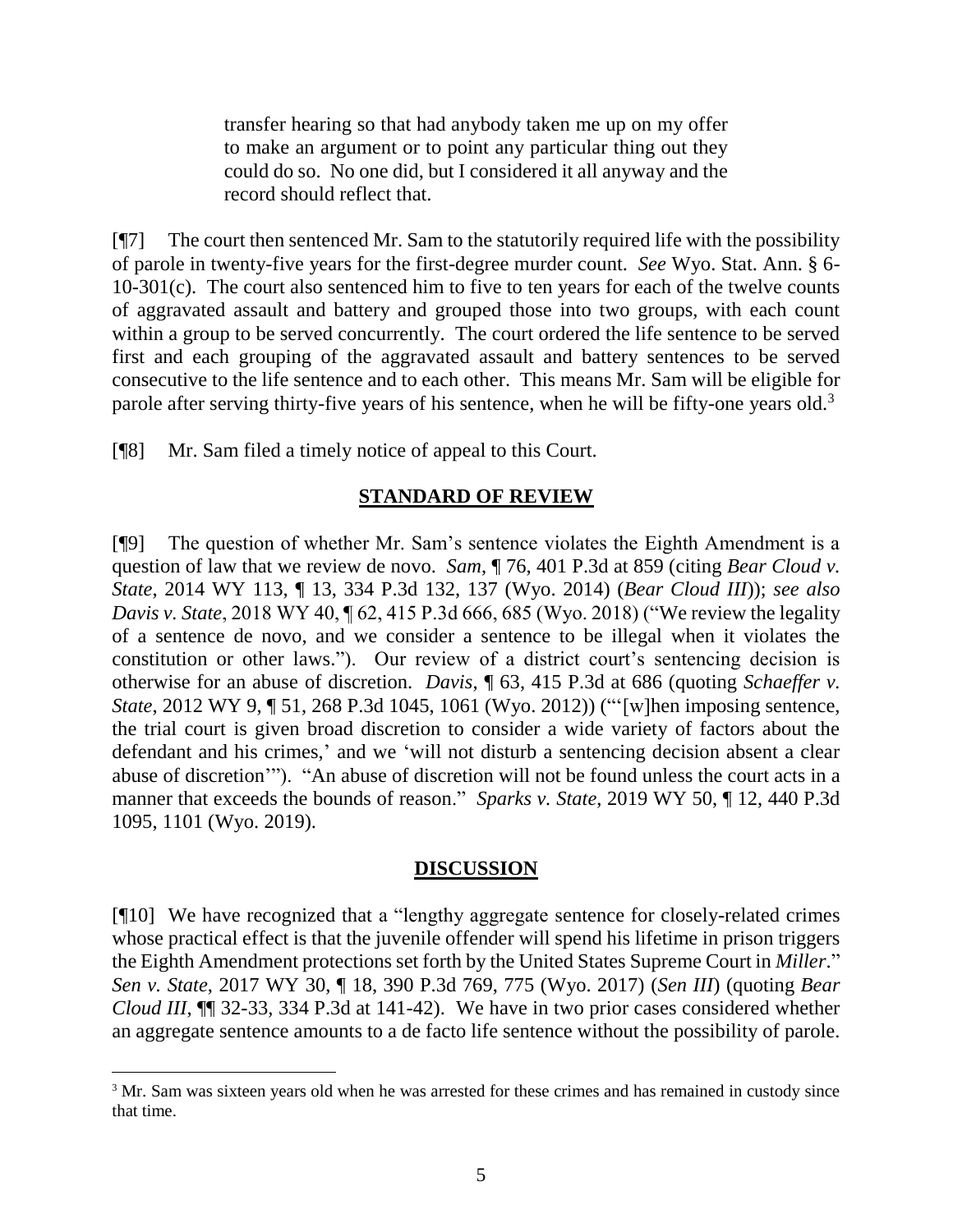In *Bear Cloud III*, we held that an aggregate sentence that required the juvenile to serve forty-five years before he would be eligible for parole was a de facto life sentence that triggered the *Miller* protections. *Bear Cloud III*, ¶¶ 11, 33, 334 P.3d at 136, 142. We reached the opposite conclusion in *Sen III* where we held that an aggregate sentence that required the defendant to serve thirty-five years before he would be eligible for parole did not trigger the *Miller* protections. *Sen III*, ¶¶ 19, 22, 390 P.3d at 775-76.

[¶11] Mr. Sam's new sentence leaves him eligible for parole after he has served thirtyfive years. In framing his issue on appeal, he suggests that this is a de facto life sentence, but he argues his claim differently. He acknowledges our holding in *Sen III* that thirty-five years is not a de facto life sentence and then contends (citations omitted):

> The sentence in the instant case is too conveniently similar to [*Sen III*] to be coincidental. Absent any articulation or explanation, it seems likely that the trial court tailored its sentence to the highest sentence that has been upheld to date in Wyoming. That procedure ignores the requirements that the district court must also be mindful of the rule set forth by the United States Supreme Court that "the punishment should fit the offender and not merely the crime."

[¶12] We find no support for this argument in the record. At the resentencing hearing, the district court heard the testimony of one of Mr. Sam's treating psychologists, and it heard from Mr. Sam's mother. Additionally, the court stated that it had considered the entire record, including the record from Mr. Sam's motion to have his case transferred to juvenile court, which included evidence on:

> (i) The seriousness of the alleged offense to the community . . . ;

> (ii) Whether the alleged offense was committed in an aggressive, violent, premeditated or willful manner;

> (iii) Whether the alleged offense was against persons or against property . . . ;

> > \* \* \* \*

(v) The sophistication and maturity of the juvenile as determined by consideration of his home, environmental situation, emotional attitude and pattern of living;